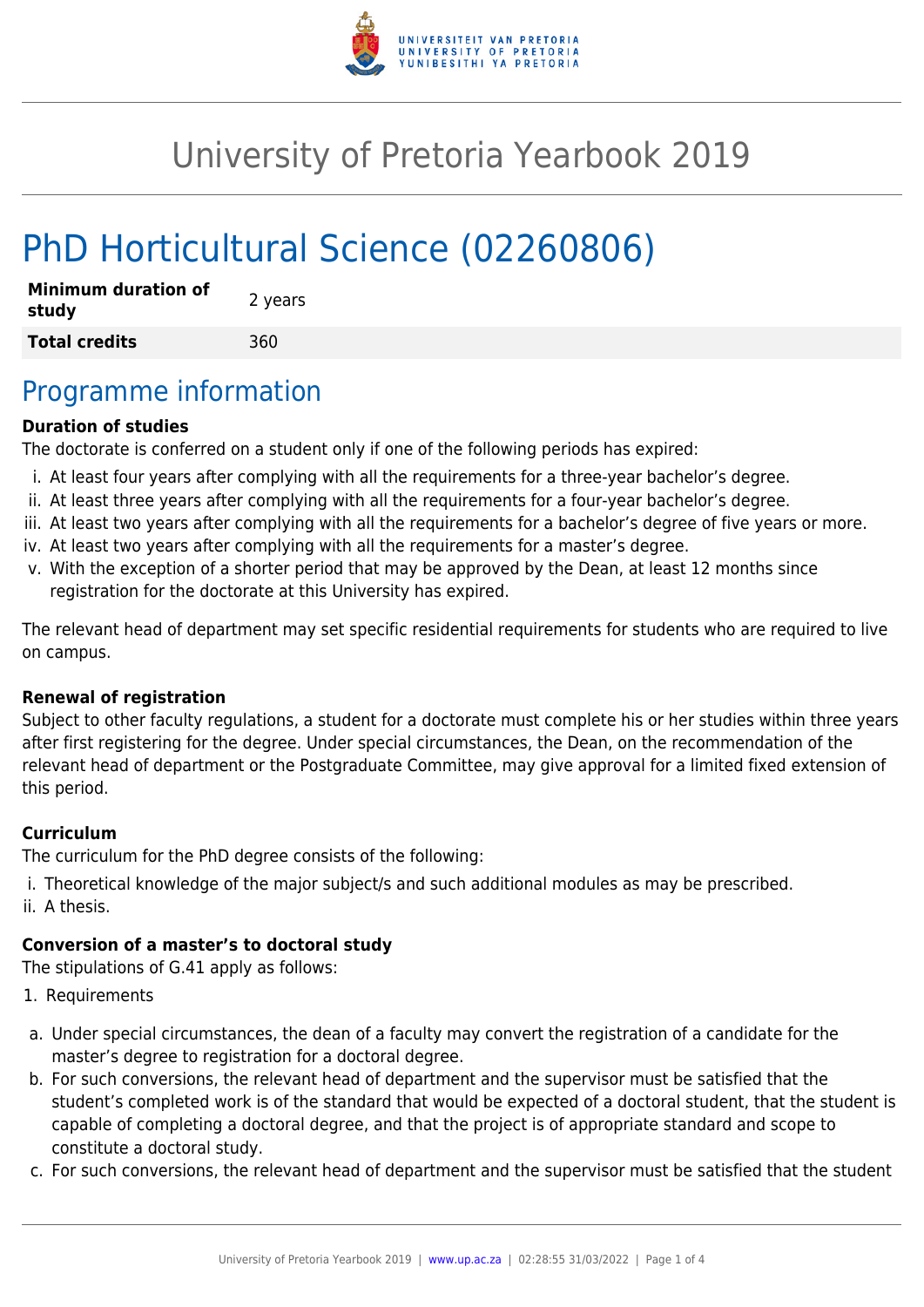

has demonstrated that he or she has the potential to fulfil the requirements of a doctoral degree without having completed a master's degree.

- 2. Process
- a. Application for conversion may be submitted at any time during the course of study for the master's degree.
- b. The application for the conversion must include the following documentation:
- i. A detailed progress report by the candidate of the work completed for the master's project. The report must provide proof that the results obtained thus far are of such a standard and scientific significance that they justify conversion to a doctoral project. The report should include details of presentations made at conferences and of material that has been submitted for publication and/or published.
- ii. A detailed proposal for the intended doctoral project, written by the candidate, including the objectives of the project.
- iii. A recommendation by the supervisor with specific comments on the ability of the applicant as a potential doctoral candidate as well as the feasibility of the conversion, especially with regard to the information provided by the candidate in his/her reports (items (i) and (ii)).
- iv. A recommendation by the relevant head of department, if he or she is not the supervisor, in which the ability of the candidate as a potential doctoral candidate is confirmed.
- v. If the Dean considers it advisable for the faculty, the candidate may be required to present a seminar to the department in support of the application. In this case, the relevant head of department should include a report on this in his or her recommendation.
- c. The application of the candidate, together with the reports and recommendations, is submitted for consideration to the Dean, (who may delegate to the Chairperson of the Faculty Postgraduate Committee) for approval. The decision should be submitted to the Faculty Board for approval.

### **General**

Candidates are required to familiarise themselves with the General Regulations regarding the maximum duration of study and the requirements to submit an article/s for publication.

## Admission requirements

- MScAgric (Horticultural Science) or other applicable research master's qualification with a pass mark of at least 60% for the dissertation component.
- In addition to meeting the admission requirements, a research proposal should accompany the application form.

## Examinations and pass requirements

- i. Consult the General Regulations that apply to the calculation of marks.
- ii. In order to obtain the PhD degree the candidate must:
- pass the examinations and the prescribed modules, as determined in the study programme;
- pass the thesis; and
- pass the final examination on the thesis and general subject knowledge.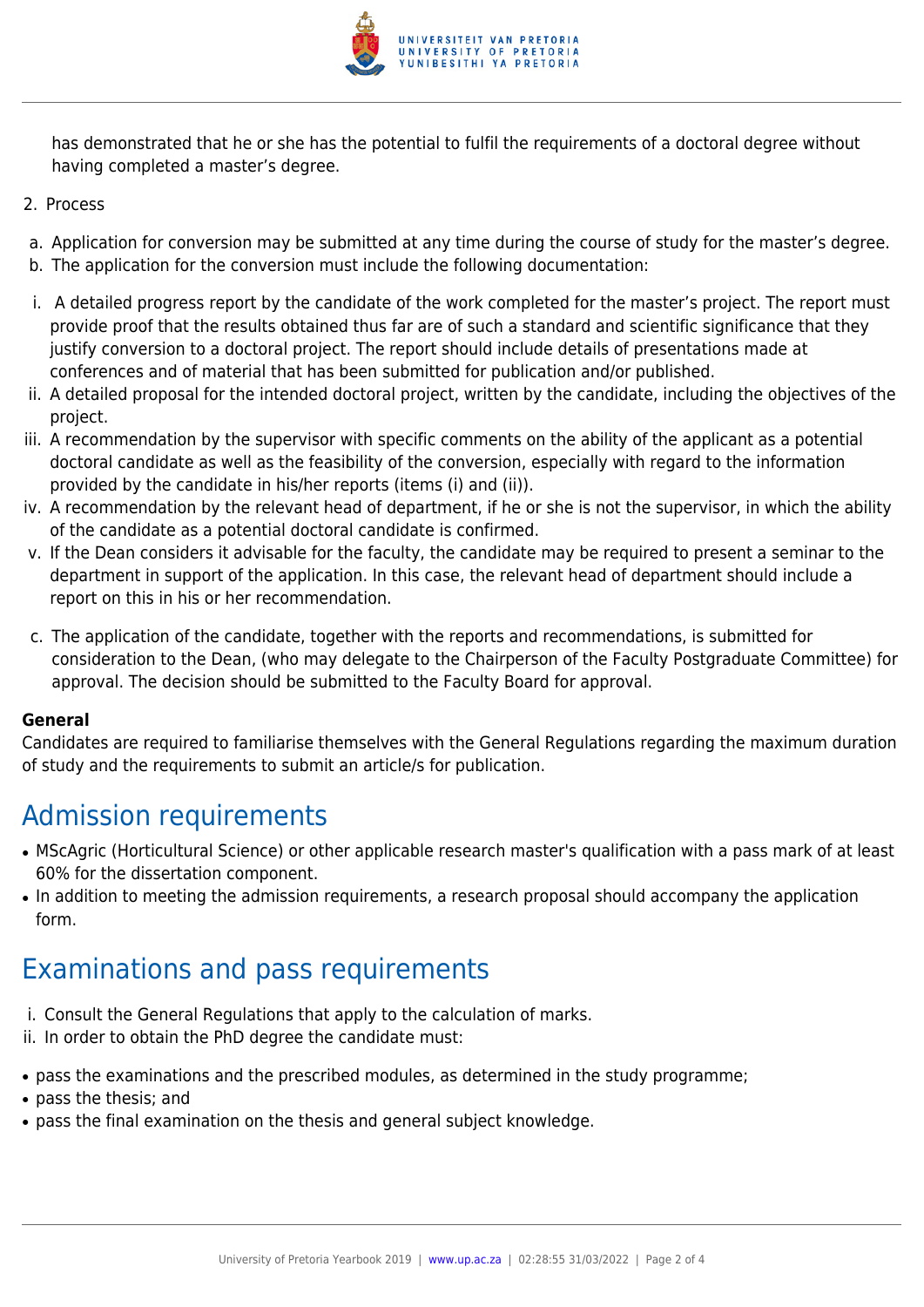

### Curriculum: Year 1

**Minimum credits: 360**

### **Core modules**

### **Thesis: Horticultural science 990 (TBK 990)**

| <b>Module credits</b>         | 360.00                                |
|-------------------------------|---------------------------------------|
| <b>Prerequisites</b>          | No prerequisites.                     |
| <b>Language of tuition</b>    | Module is presented in English        |
| <b>Department</b>             | Department of Plant and Soil Sciences |
| <b>Period of presentation</b> | Year                                  |

#### **Module content**

This module involves the development, presentation and approval of a research proposal, the execution of the research project, and the writing up and presenting of the research results. In addition to the thesis, the student is also expected to publish at least one research paper in a peer-reviewed, UP accredited scientific journal. An oral examination covering Pasture Science and other fields related to the thesis will be conducted after the thesis has been accepted by examiners. A candidate needs to pass both the written thesis and oral examination to qualify for the degree.